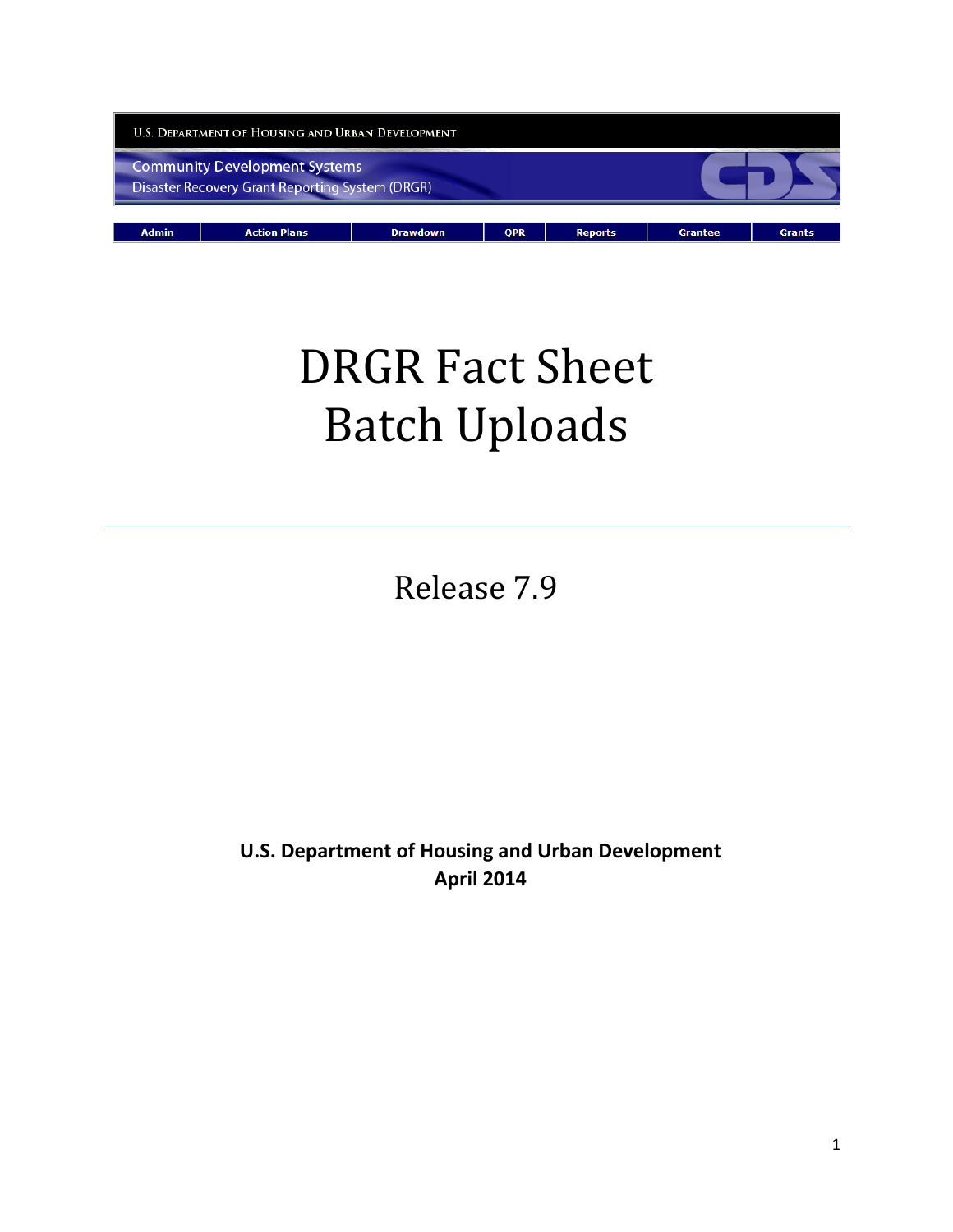## **Upload Data**

DRGR now supports two types of data uploads:

- Regular data uploads that were released in R7.7 requiring the data to be uploaded by "type" (e.g. performance measure, addresses, beneficiaries, etc.)..
- PowerUser data uploads (Grantee Administrators Only) which is new in R7.9. This feature allows the Grantee Administrators to upload different data uploads within one file[TB1].

#### **REMINDER: ALL UPLOADS MUST BE FROM EXCEL FILES SAVED AS CSV FILES.**

Below are two tables; the first table shows the specific upload types, as in the uploading capability made available in R7.7, which can be done by anyone with regular user rights. The second table shows the Power user data upload types, which provides the capability for batch uploading, but is only available to Grantee Administrators.

Templates are available and can be found at:

#### <https://www.onecpd.info/resource/3703/drgr-data-upload-templates/>

(Go t[o www.onecpd.info](http://www.onecpd.info/) select the **Resource** Library tab, scroll down to **Reporting Systems** and click on the DRGR link; scroll down and select the link for **View DRGR Data Upload Templates**.

#### **Regular Data Uploads - Upload Types and Data Fields:**

| <b>UPLFAMILY</b> | <b>UPLOADTYPE</b>       | <b>FIELDNAMES</b>                                                                                           |
|------------------|-------------------------|-------------------------------------------------------------------------------------------------------------|
| Responsible      | ResponsibleOrgAdd       | OrgName,OrgType,DUNS#,DUNSExt,AddressLine1,AddressLine2,AddressLine3,City,State,Zip                         |
| Org              |                         |                                                                                                             |
| Responsible      | ResponsibleOrgEdit      | OrgNameOld,OrgNameNew,OrgType,DUNS#,DUNSExt,AddressLine1,AddressLine2,AddressLine3,City,State,Zip           |
| Org              |                         |                                                                                                             |
| <b>QPR</b>       | QPRProgress             | GranteeActivity#, ProgressNarrative, CompletionDate                                                         |
| QPR              | QPRExpenditures         | GranteeActivity#, ResponsibleOrganization, CurrentQPRActualExpenditure                                      |
| QPR              | QPRAccomplishment       | GranteeActivity#,MeasureType,TotalAmount                                                                    |
|                  | s                       |                                                                                                             |
| QPR              | QPRAccomplishment       | GranteeActivity#,MeasureType,TotalAmount,ModAmount,LowAmount                                                |
|                  | sLM                     |                                                                                                             |
| QPR              | <b>QPRBeneficiaries</b> | GranteeActivity#,MeasureType,Beneficiary,White,Black/AfricanAmerican,Asian,AmericanIndian/Alaskan,Nativ     |
|                  |                         | eHawaiian/OtherPacificIslander, AmericanIndian/AlaskanNativeandWhite, AsianandWhite, Black/AfricanAmeric    |
|                  |                         | anandWhite, AmericanIndian/AlaskanNativeandBlack, OtherMultiRacial, HouseholdsFemale, unknown               |
| <b>QPR</b>       | <b>QPRAddress</b>       | GranteeActivity#,State,Address,City,Zipcode                                                                 |
| Financial        | Voucher                 | Grant#, Activity#, Fund Type, Amount                                                                        |
| QPR              | AddressSupportInfo      | GranteeActivity#,State,Address,City,Zip,PropertyStatus,AffordStartDate,AffordEndDate,AffordMethod,EndUse    |
|                  |                         | Type, ProjectDispositDate, ActualDispositDate, EndUseNationObj, NationObjMetDate, DeadlineDate, EndUseDes   |
|                  |                         | cription, Total Expenditure                                                                                 |
| Responsible      | ResponsibleOrgConta     | OrgName,FName,MName,LName,Title,Email,Address,City,State,Zip,Tel,Ext                                        |
| Org              | ctData                  |                                                                                                             |
| ActionPlan       | APEstimatedPIRL         | Amount                                                                                                      |
| ActionPlan       | APNarratives            | NarrativeLabel, Narrative                                                                                   |
| ActionPlan       | APFundingSource         | FundSourceName,FundType                                                                                     |
| ActionPlan       | ActivityAdd             | GranteeActivity#,ActivityTitle,ActivityType,NationalObjective,ProjectNumber,Budget,ProjectedStartDate,Proje |
|                  |                         | ctedEndDate,ActivityStatus,EnvironmentalAssessment,ResponsibleOrgName,LocationDescription,ActivityDesc      |
|                  |                         | ription, BenefitType, Housing Unit                                                                          |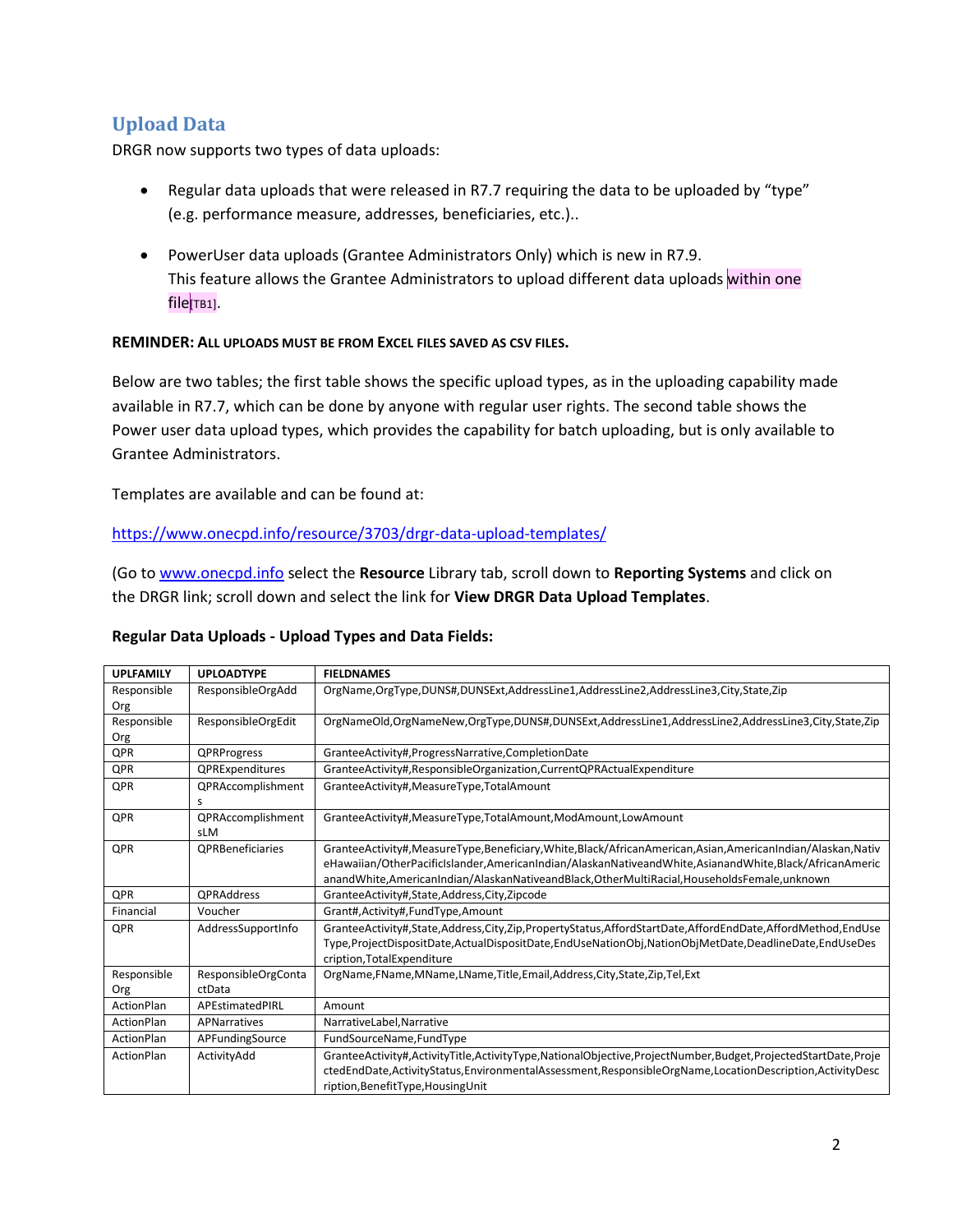| <b>UPLFAMILY</b> | <b>UPLOADTYPE</b>    | <b>FIELDNAMES</b>                                                                                               |
|------------------|----------------------|-----------------------------------------------------------------------------------------------------------------|
| ActionPlan       | ActivityEdit         | GranteeActivity#,ActivityTitle,ActivityType,NationalObjective,ProjectNumber,Budget,ProjectedStartDate,Proje     |
|                  |                      | ctedEndDate,ActivityStatus,EnvironmentalAssessment,ResponsibleOrgName,LocationDescription,ActivityDesc          |
|                  |                      | ription, BenefitType, Housing Unit, Adjust Project Budget                                                       |
| ActionPlan       | ActivityFundingSourc | GranteeActivity#,FundSourceName,MatchingFund,FundAmount                                                         |
|                  | e                    |                                                                                                                 |
| ActionPlan       | ActivityResponsibleO | GranteeActivity#, ResponsibleOrgName, Budget                                                                    |
|                  | rgBudget             |                                                                                                                 |
| ActionPlan       | ActivityAccomplishm  | GranteeActivity#,PerformanceMeasure,Total                                                                       |
|                  | ent                  |                                                                                                                 |
| ActionPlan       | ActivityBeneficiary  | GranteeActivity#,PerformanceMeasure,Low,Mod,Total                                                               |
| ActionPlan       | ActivityAddress      | GranteeActivity#,State,Address,City,Zip                                                                         |
| Financial        | ActivityObligation   | Grant#,GranteeActivity#,ObligationAmount                                                                        |
| Projects         | ProjectAdd           | GrantNum, GranteeProjectNum, ProjectTitle, Description, Budget, RevolvingLoan, ProjectStatus, EffectiveDate, En |
|                  |                      | dDate, ResponsibleOrg                                                                                           |
| Projects         | ProjectEdit          | GrantNum, OldGranteeProjectNum, New GranteeProjectNum, ProjectTitle, Description, Budget, Revolving Loan, Pr    |
|                  |                      | ojectStatus, EffectiveDate, EndDate, ResponsibleOrg                                                             |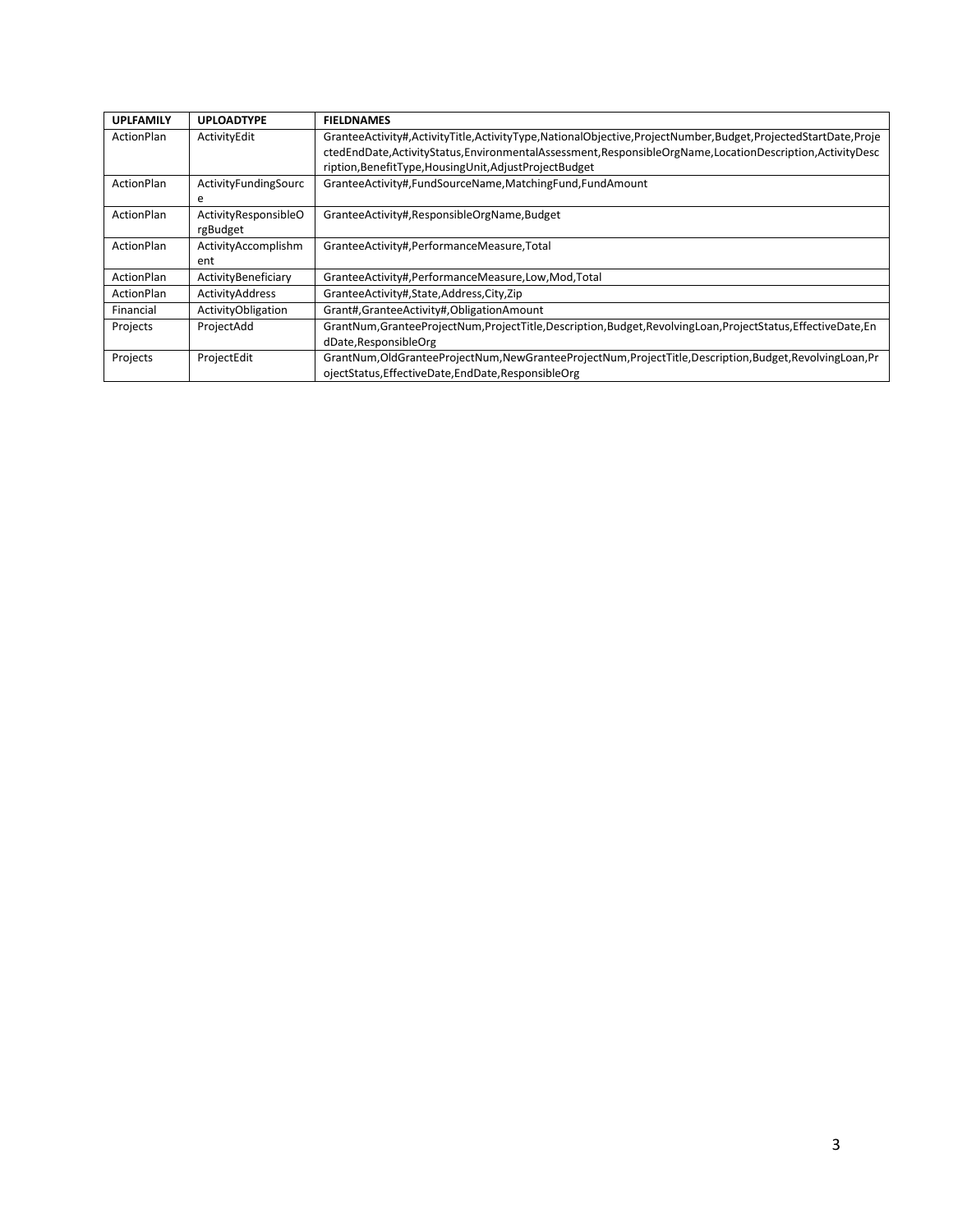## **PowerUser Data Uploads (Grantee Admins Only)- Upload Types and Data Fields:**

| <b>UPLFAMILY</b> | <b>UPLOADTYPE</b>                | <b>FIELDNAMES</b>                                                                                                                                                                                                                                                                                                                                   |
|------------------|----------------------------------|-----------------------------------------------------------------------------------------------------------------------------------------------------------------------------------------------------------------------------------------------------------------------------------------------------------------------------------------------------|
| PowerUpload      | QPRProgress                      | Grant#,qprBeginDate,qprEndDate,GranteeActivity#,ProgressNarrative,CompletionDate                                                                                                                                                                                                                                                                    |
| PowerUpload      | QPRExpenditures                  | Grant#,qprBeginDate,qprEndDate,GranteeActivity#,ResponsibleOrganization,CurrentQPRActualExpenditure                                                                                                                                                                                                                                                 |
| PowerUpload      | QPRAccomplishmen<br>ts           | Grant#, qprBeginDate, qprEndDate, GranteeActivity#, MeasureType, TotalAmount                                                                                                                                                                                                                                                                        |
| PowerUpload      | QPRAccomplishmen<br>tsLM         | Grant#,qprBeginDate,qprEndDate,GranteeActivity#,MeasureType,TotalAmount,ModAmount,LowAmount                                                                                                                                                                                                                                                         |
| PowerUpload      | QPRBeneficiaries                 | Grant#,qprBeginDate,qprEndDate,GranteeActivity#,MeasureType,Beneficiary,White,Black/AfricanAmerican,<br>Asian, AmericanIndian/Alaskan, NativeHawaiian/OtherPacificIslander, AmericanIndian/AlaskanNativeandWhit<br>e,AsianandWhite,Black/AfricanAmericanandWhite,AmericanIndian/AlaskanNativeandBlack,OtherMultiRacial<br>,HouseholdsFemale,unknown |
| PowerUpload      | QPRAddress                       | Grant#, qprBeginDate, qprEndDate, GranteeActivity#, State, Address, City, Zipcode                                                                                                                                                                                                                                                                   |
| PowerUpload      | AddressSupportInfo               | Grant#,qprBeginDate,qprEndDate,GranteeActivity#,State,Address,City,Zip,PropertyStatus,AffordStartDate,Af<br>fordEndDate,AffordMethod,EndUseType,ProjectDispositDate,ActualDispositDate,EndUseNationObj,NationO<br>bjMetDate,DeadlineDate,EndUseDescription,TotalExpenditure                                                                         |
| PowerUpload      | ResponsibleOrgAdd                | OrgName,OrgType,DUNS#,DUNSExt,AddressLine1,AddressLine2,AddressLine3,City,State,Zip                                                                                                                                                                                                                                                                 |
| PowerUpload      | ResponsibleOrgEdit               | OrgNameOld,OrgNameNew,OrgType,DUNS#,DUNSExt,AddressLine1,AddressLine2,AddressLine3,City,State,Zi                                                                                                                                                                                                                                                    |
| PowerUpload      | ResponsibleOrgCon<br>tactData    | OrgName,FName,MName,LName,Title,Email,Address,City,State,Zip,Tel,Ext                                                                                                                                                                                                                                                                                |
| PowerUpload      | APEstimatedPIRL                  | Grant#,Amount                                                                                                                                                                                                                                                                                                                                       |
| PowerUpload      | APNarratives                     | Grant#, NarrativeLabel, Narrative                                                                                                                                                                                                                                                                                                                   |
| PowerUpload      | APFundingSource                  | Grant#,FundSourceName,FundType                                                                                                                                                                                                                                                                                                                      |
| PowerUpload      | ActivityAdd                      | Grant#,GranteeActivity#,ActivityTitle,ActivityType,NationalObjective,ProjectNumber,Budget,ProjectedStartD<br>ate,ProjectedEndDate,ActivityStatus,EnvironmentalAssessment,ResponsibleOrgName,LocationDescription,A<br>ctivityDescription,BenefitType,HousingUnit                                                                                     |
| PowerUpload      | ActivityEdit                     | Grant#,GranteeActivity#,ActivityTitle,ActivityType,NationalObjective,ProjectNumber,Budget,ProjectedStartD<br>ate,ProjectedEndDate,ActivityStatus,EnvironmentalAssessment,ResponsibleOrgName,LocationDescription,A<br>ctivityDescription,BenefitType,HousingUnit,AdjustProjectBudget                                                                 |
| PowerUpload      | ActivityFundingSour<br>ce        | Grant#,GranteeActivity#,FundSourceName,MatchingFund,FundAmount                                                                                                                                                                                                                                                                                      |
| PowerUpload      | ActivityResponsible<br>OrgBudget | Grant#,GranteeActivity#,ResponsibleOrgName,Budget                                                                                                                                                                                                                                                                                                   |
| PowerUpload      | ActivityAccomplish<br>ment       | Grant#,GranteeActivity#,PerformanceMeasure,Total                                                                                                                                                                                                                                                                                                    |
| PowerUpload      | ActivityBeneficiary              | Grant#,GranteeActivity#,PerformanceMeasure,Low,Mod,Total                                                                                                                                                                                                                                                                                            |
| PowerUpload      | ActivityAddress                  | Grant#, Grantee Activity#, State, Address, City, Zip                                                                                                                                                                                                                                                                                                |
| PowerUpload      | Voucher                          | Grant#,Activity#,FundType,Amount                                                                                                                                                                                                                                                                                                                    |
| PowerUpload      | ActivityObligation               | Grant#,GranteeActivity#,ObligationAmount                                                                                                                                                                                                                                                                                                            |
| PowerUpload      | ProjectAdd                       | Grant#,GranteeProjectNum,ProjectTitle,Description,Budget,RevolvingLoan,ProjectStatus,EffectiveDate,EndD<br>ate, ResponsibleOrg                                                                                                                                                                                                                      |
| PowerUpload      | ProjectEdit                      | Grant#,OldGranteeProjectNum,NewGranteeProjectNum,ProjectTitle,Description,Budget,RevolvingLoan,Proj<br>ectStatus, EffectiveDate, EndDate, ResponsibleOrg                                                                                                                                                                                            |